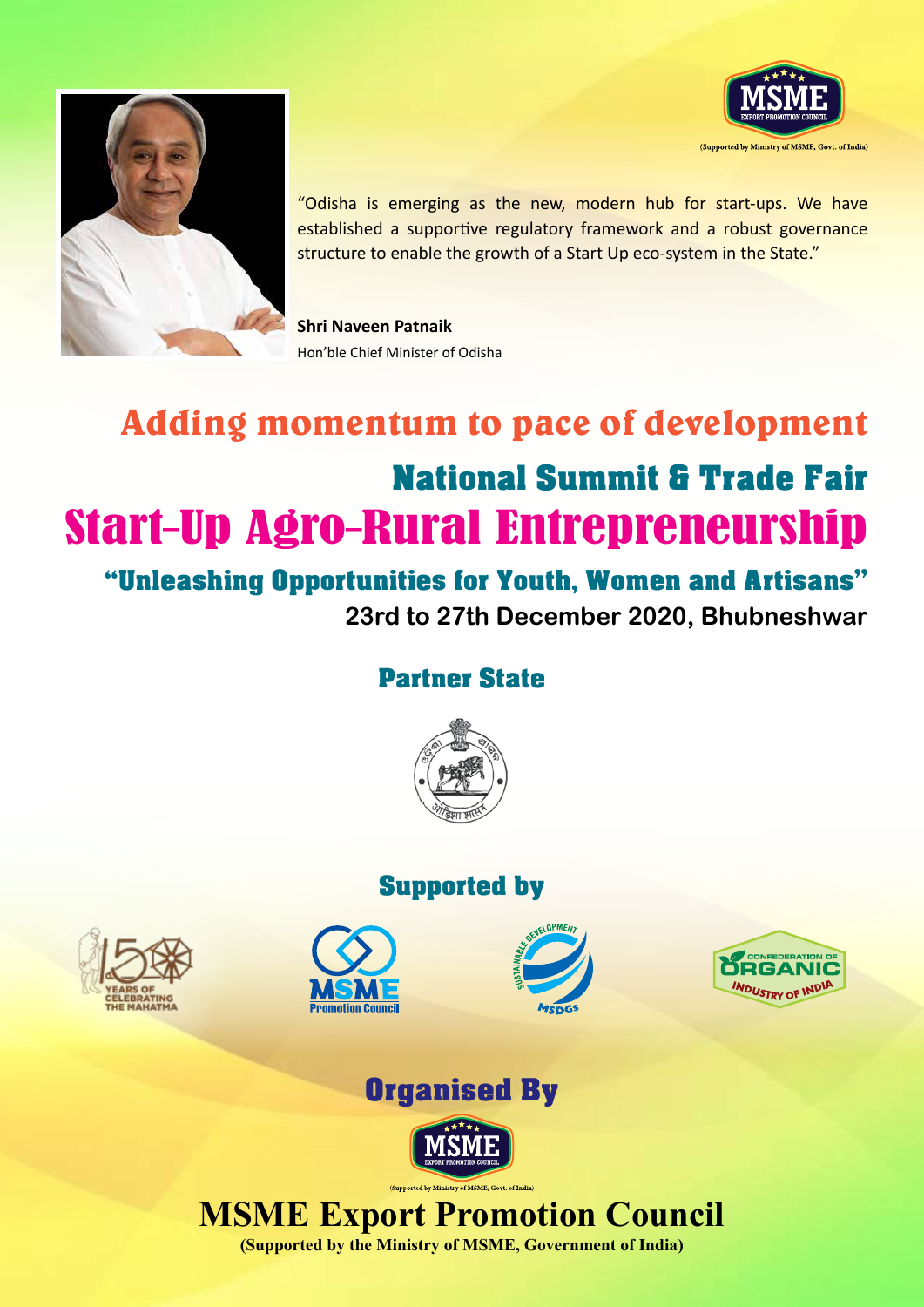



# National Summit & Trade Fair Start–Up Agro–Rural Entrepreneurship "Unleashing Opportunities for Youth, Women and Artisans" **23rd to 27th December 2020, Bhubneshwar**

Odisha is one of the most mineral – rich states in India and is one of the favoured investment destination for domestic and international investors. The economy of the State is one of the fastest growing economy in India. The State has an agriculture based economy which is in transition towards an industry and service –based economy. The GDP by sector remains agriculture 28%, industry 28% and services 44%.

Odisha is amongst the top ten States accounting for the highest number of MSME enterprises. The State offers a wide range of fiscal and policy incentives for businesses. The State also has sector-specific and policies for businesses. The State also has sector-specific and policies for IT, and Micro Small and Medium Enterprises. The State has huge potential in tourism and eco-tourism, agri and food processing, horticulture, organic farming, Ayush and Health Wellness, Tribal Women and men livelihood development Centres.

Resultant of the various policies of the State Government, Odisha is ready to be counted as an equal in Start –Up Specially in Agri and rural sectors, though the efforts so far have been restricted to conventionally bigger cities. Needless to mention that youths from the State are educated and are keen to take initiative for starting their own ventures and they need the opportunity and handholding.

The MSME Export Promotion Council, supported by the Government of India, along with the Confederation of the Organic Industry of India is organising a 5-day Summit & Trade Fair on Start-Up Agro-Rural Entrepreneurship: Unleashing opportunities for Youth, Women & Artisans in December 2020 in Odisha.

The objective is to provide a platform to amalgamate ideas with creativity, brainstorm, dream differently, develop action plans, groom up the Start and Stand Up enterprises and lead projects that have potential to become popular brands from Odisha. We believe this will promote youthful entrepreneurship for a wider publicity of Entrepreneurial ventures through the Start Up and Stand Up eco-system, recognize the Start Up entrepreneur for their pioneering leadership in the key sector, areas of enterprise development, promote the local and regional Start Up throughout the country and abroad and popularize the products and services developed in the state.

The Summit will also further connect the Start Up entrepreneurs from the state with various stakeholders including investors, resource based organizations, banks, financial institutions etc. The Summit will also help facilitating a meeting ground for the creative minds to come together and infuse ideas with Start-Up innovations, knowledge networking, generating venture capital, forming market linkages and business development.

#### **CONTACT DETAILS (FOR SPONSORSHIP & STALL BOOKING ETC)**

Manjesh Jha Mob. : 7290975790 Email : manjeshmsmeepc@gmail.com

Anju Mehar Mob. : 9717020360 Email : anjumsmeepc@gmail.com

Harish Rawat Mob. : 9810938871 Email : harishmsmeepc@gmail.com

### MSME Export Promotion Council

Supported by Ministry of MSME, Govt. of India

MSME House: C-9/9848, Vasant Kunj, New Delhi-110070, Phone: 011-41767867 E-mail: info@msmeepc.com, Website : www.msmeepc.com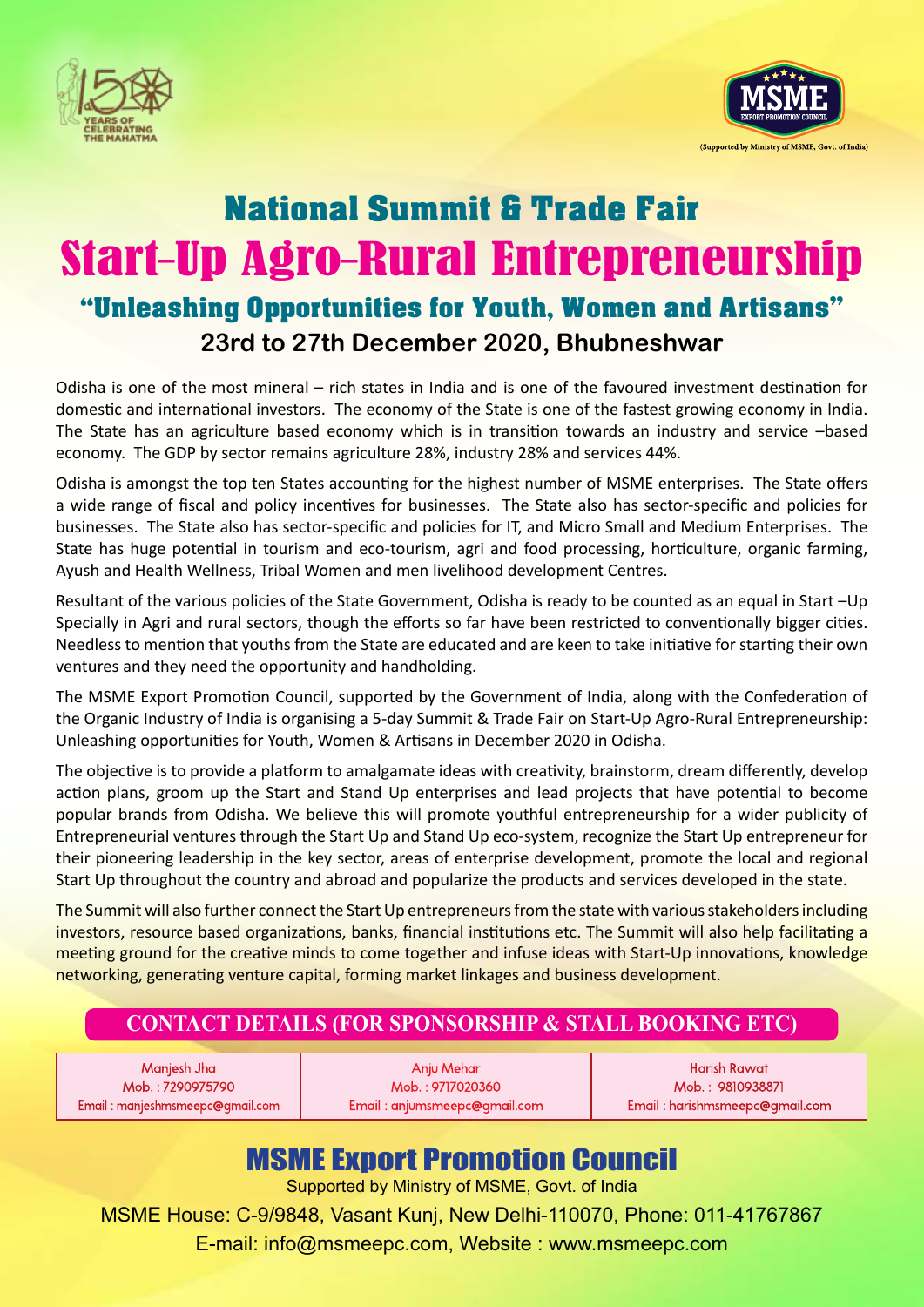



"Odisha is emerging as the new, modern hub for start-ups. We have established a supportive regulatory framework and a robust governance structure to enable the growth of a Start Up eco-system in the State."

**Shri Naveen Patnaik** Hon'ble Chief Minister of Odisha

# Adding momentum to pace of development National Summit & Trade Fair Start–Up Agro–Rural Entrepreneurship

"Unleashing Opportunities for Youth, Women and Artisans" **23rd to 27th December 2020, Bhubneshwar**

### Partner State



### Supported by







(Supported by Ministry of MSME, Goyt, of India)

**ÖRGANIC INDUSTRY OF INDIA** 

### **CONFEDERATION OF ORGANIC INDUSTRY OF INDIA (COII)**